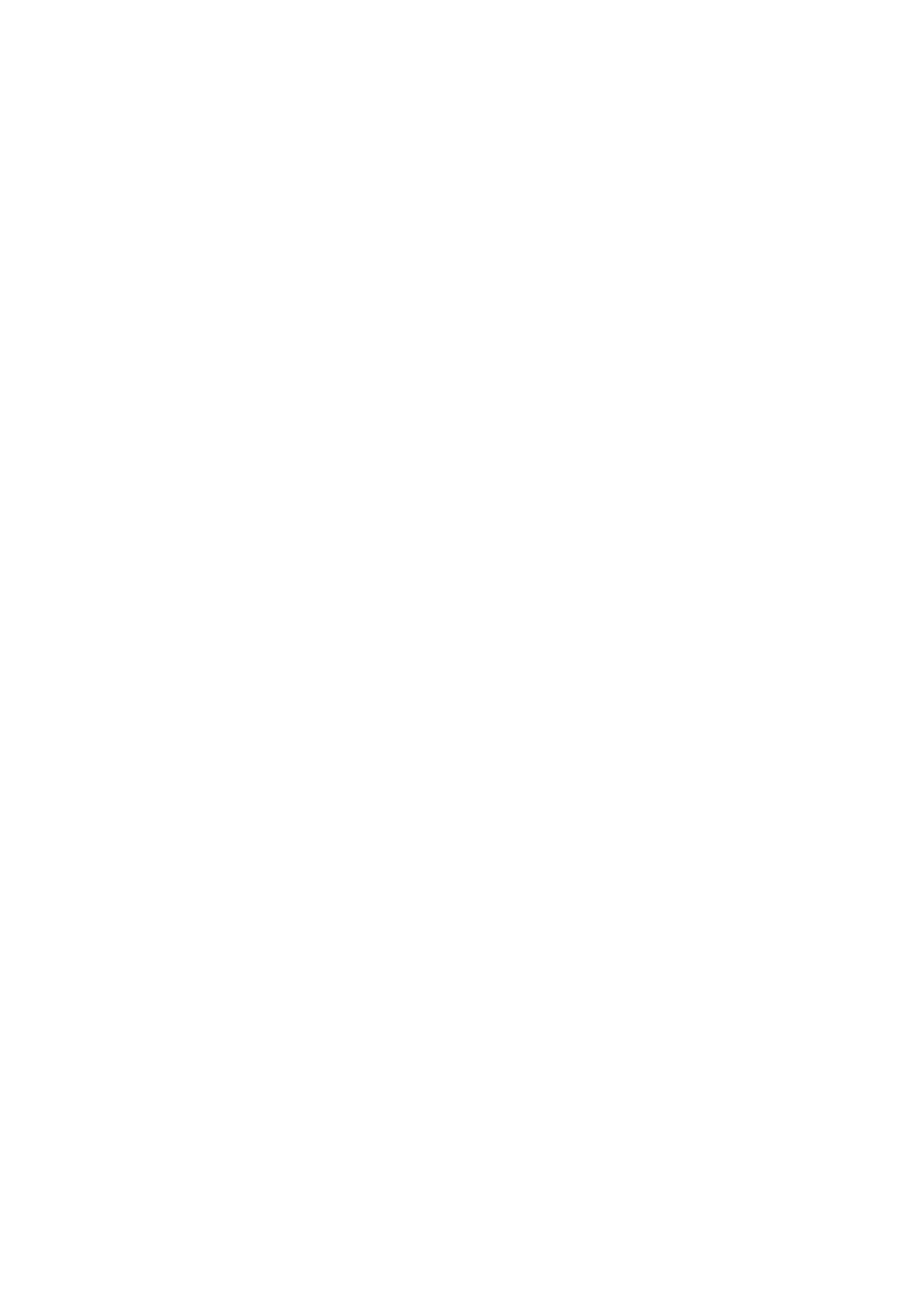Statutory Document No. 2019/0505



*Town and Country Planning Act 1999*

# **TOWN AND COUNTRY PLANNING (NATIONAL POLICY DIRECTIVES) REGULATIONS 2019**

*Approved by Tynwald: 22 January 2020 Coming into Operation: 1 February 2020*

The Council of Ministers makes the following Regulations under section 2A of the Town and Country Planning Act 1999.

#### <span id="page-2-0"></span>**1 Title**

These Regulations are the Town and Country Planning (National Policy Directives) Regulations 2019.

#### <span id="page-2-1"></span>**2 Commencement**

If approved by Tynwald, these Regulations come into operation on 1 February 2020<sup>1</sup> .

## <span id="page-2-2"></span>**3 Interpretation**

In these Regulations —

**"Act"** means the Town and Country Planning Act 1999;

**"NPD"** means a national policy directive;

**"proposer"** means the Department proposing the making of an NPD and "proposal" shall be construed accordingly.

## <span id="page-2-3"></span>**4 NPD proposer**

An NPD may be proposed by a Department.

#### <span id="page-2-4"></span>**5 Contents of a proposal**

A proposal must —

(a) summarise the broad objectives to be addressed by a NPD;

<sup>1</sup> Section 44 of the Town and Country Planning Act 1999 requires Tynwald to approve regulations made under section 2A of the Act.



 $\overline{a}$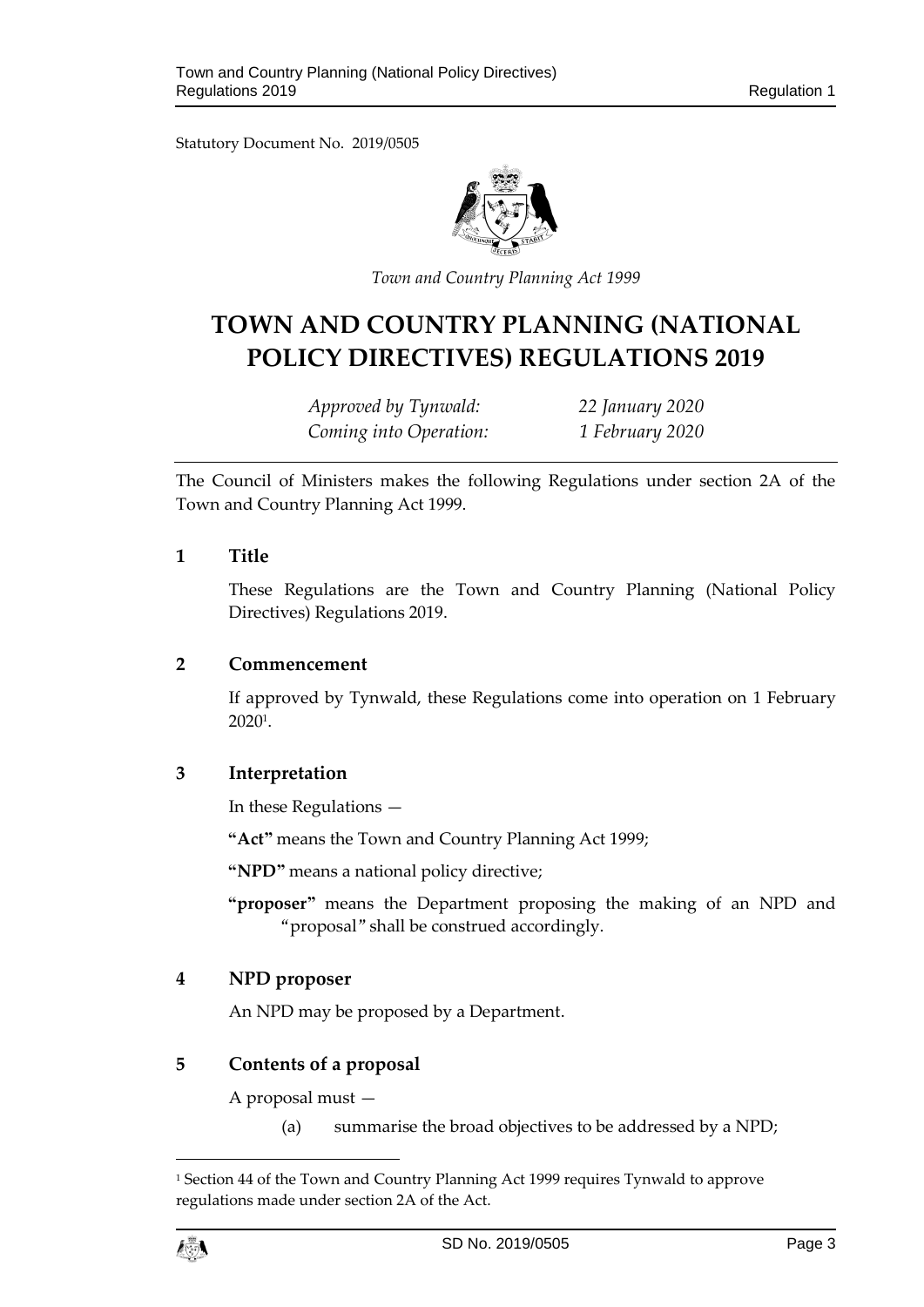- (b) identify those elements of the Island Development Plan referred to in section 2 of the Act ("the development plan"), whether relating to policies, allocations, designations or otherwise, which the proposer considers are in issue;
- (c) specify any matters which the proposer considers should be, but are not, covered by the development plan;
- (d) specify any alternative approaches or measures to address the issues identified and, if there is a preferred option or approach, state what it is;
- (e) explain how, and why, a NPD would be better than, and should accordingly override, some or all of the provisions of the development plan;
- (f) include a statement of anticipated impact and consequences of the proposal;
- (g) be based on demonstrable evidence (whether empirical, documentary or analogical or otherwise) and that evidence must be cited.

## <span id="page-3-0"></span>**6 Review: proposer other than Cabinet Office**

- (1) This regulation applies where the proposer is a Department other than the Cabinet Office.
- (2) A proposal must be given to the Cabinet Office in writing.
- (3) The Cabinet Office must review the proposal and may request the proposer to provide additional information.
- (4) A request must be in writing.
- (5) Where further information is requested, it must be given by the date specified in the request.
- (6) If such further information is not provided by the date referred to in paragraph (5), the Cabinet Office may consider the proposal to have been withdrawn.

## <span id="page-3-1"></span>**7 Report by Cabinet Office**

- (1) This regulation applies where the Cabinet Office
	- (a) is the proposer, or
	- (b) has been given a proposal under regulation 6 which does not fall in paragraph (6) of that regulation.
- (2) The Cabinet Office must draw up a written report to be given to the Council of Ministers.
- (3) The report must
	- (a) state who the proposer is;

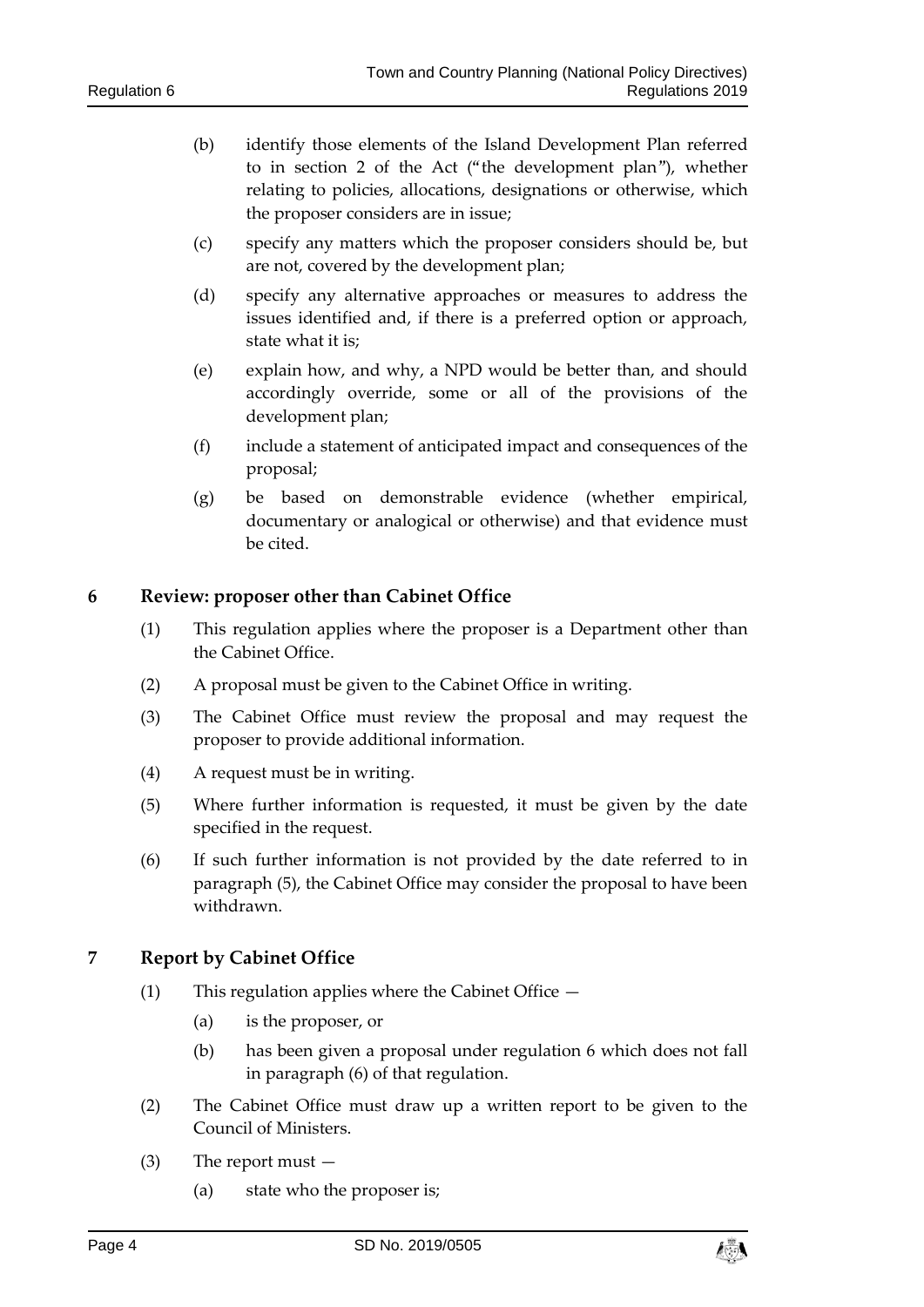- (b) whether the Cabinet Office considers
	- (i) the matters referred to in regulation 5(b) and (c) to be relevant and supported by the evidence referred to in paragraph (g) of that regulation;
	- (ii) that other elements of the development plan are relevant and, in such a case, identify those elements;
	- (iii) further evidence is required and, if so, what that evidence may be;
	- (iv) the approaches or measures referred to in regulation 5(d) are appropriate and, if not, specify approaches or measures that may be;
	- (v) the explanation referred to in regulation 5(e), and the impact assessment referred to in regulation 5(f), realistic and sustainable;
	- (vi) other matters are relevant, in which case specify what they are;
- (c) make a recommendation about the determination of the proposal in light of the matters referred to in paragraph (b).

## <span id="page-4-0"></span>**8 Council of Ministers**

- (1) The Council of Ministers must consider the proposal and the Cabinet Office's report on it.
- (2) Where the Council of Ministers is satisfied that the production of the NPD is in the public interest and that the issues identified in the proposal could not more appropriately be resolved through other means (such as a planning policy statement made under section 3 of the Act), it may determine to assess the proposal in a public consultation.
- (3) A public consultation referred to in paragraph (2) shall be on a draft of the NPD and an accompanying explanatory document.
- (4) Where the Council of Ministers is not satisfied that the production of the NPD is in the public interest it shall, as soon as reasonably practicable, give the proposer a written notification setting out  $-$ 
	- (a) its decision, and
	- (b) the reasons why it is not so satisfied.

# <span id="page-4-1"></span>**9 Draft NPD and explanatory document**

- (1) The draft NPD and explanatory document shall be drawn up by the Cabinet Office.
- (2) The explanatory document must include the following
	- (a) the identity of the proposer;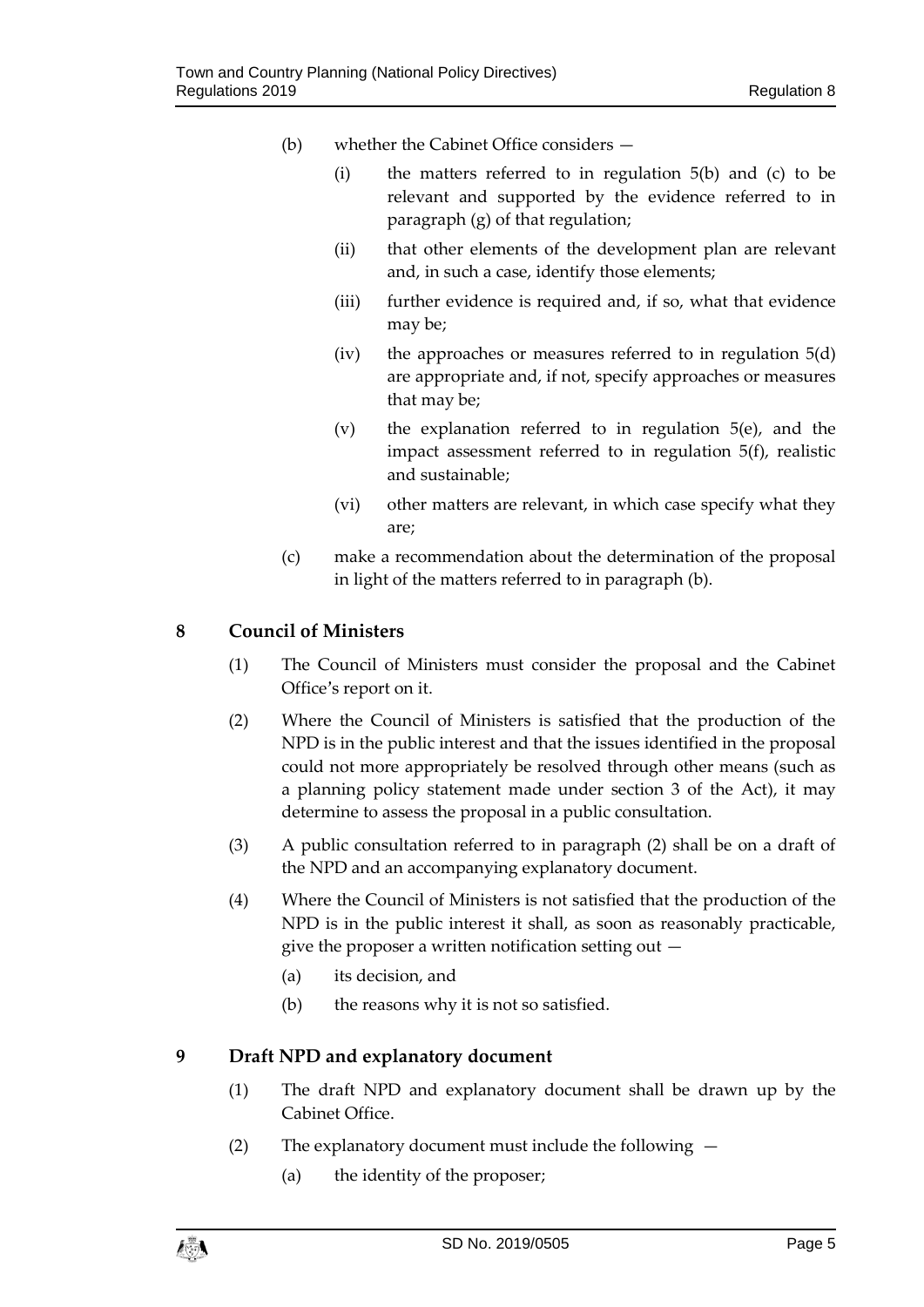- (b) a summary of the matters referred to in regulation 5;
- (c) a statement of the strategic purpose of the NPD and how that is intended to be achieved;
- (d) an explanation as to why it is considered that the public interest requires any matter raised by the proposer to be addressed in the way proposed;
- (e) details of any alternative measures that have been rejected prior to the commencement of the consultation and the reasons for doing so.

### <span id="page-5-0"></span>**10 Consultation**

- (1) A public consultation on the draft NPD must be for a period of no less than 6 weeks.
- (2) The Cabinet Office must publish guidance on the consultation which must include information on —
	- (a) how the consultation document can be viewed (whether in hard copy form, electronic form or both forms),
	- (b) how responses to the consultation may be made,
	- (c) the name and address of the recipient of consultation responses,
	- (d) the date and time at which the consultation is to cease, and
	- (e) any other matter the Cabinet Office considers relevant.
- (3) The Cabinet Office shall take such steps as it considers appropriate to publicise the consultation generally.
- (4) The Cabinet Office shall take such steps as it considers appropriate to notify all Departments and local authorities of the consultation.

### <span id="page-5-1"></span>**11 Consultation Report**

- (1) The Cabinet Office must draw up a consultation report as soon as reasonably practicable after its consideration of the responses (if any) to the consultation.
- (2) The consultation report must include
	- (a) a summary of the background to the consultation and the consultation process;
	- (b) details of the main issues consulted upon;
	- (c) a summary of the responses to the consultation in general;
	- (d) details of the responses to the main issues consulted upon;
	- (e) details of the Cabinet Office's response to the responses referred to in paragraph (d);

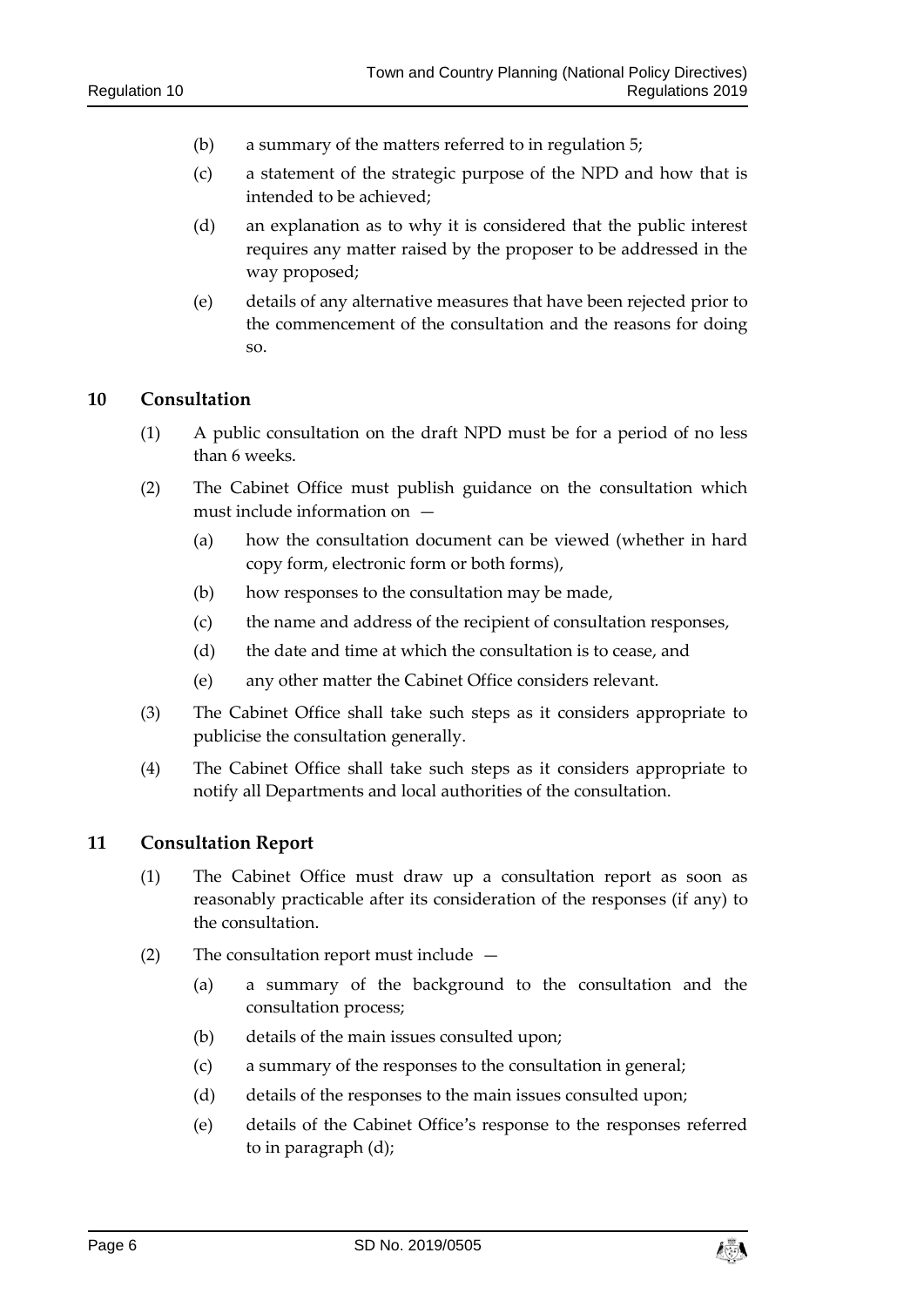- (f) an explanation as to why alternatives proposed (if any) by consultees have been accepted or rejected;
- (g) the Cabinet Office's recommendation as to whether the draft NPD should be adopted whether as consulted upon or as amended;
- (h) where the Cabinet Office recommend that the draft NPD should not be adopted whether as consulted upon or otherwise, the reasons for that recommendation;
- (i) where the Cabinet Office recommend that the draft NPD should be adopted, the reasons for that recommendation;
- (j) where the Cabinet Office recommend that the draft NPD should be adopted with amendments, the reasons for that recommendation together with a description of those amendments and the reasons for them.

## **MADE 6 JANUARY 2020**

**W GREENHOW** *Chief Secretary*